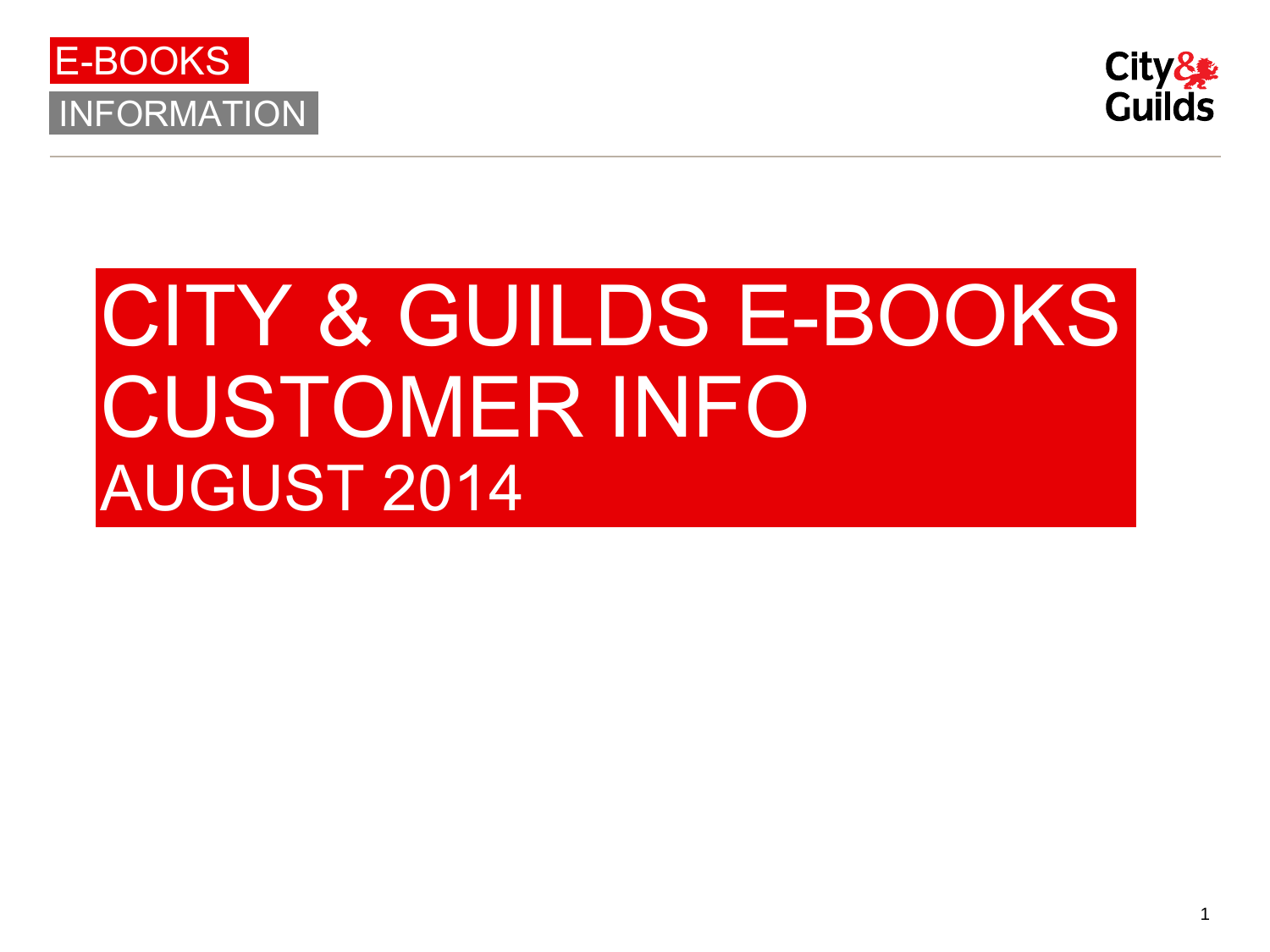

### THERE ARE 3 WAYS TO ACCESS C&G E-BOOKS



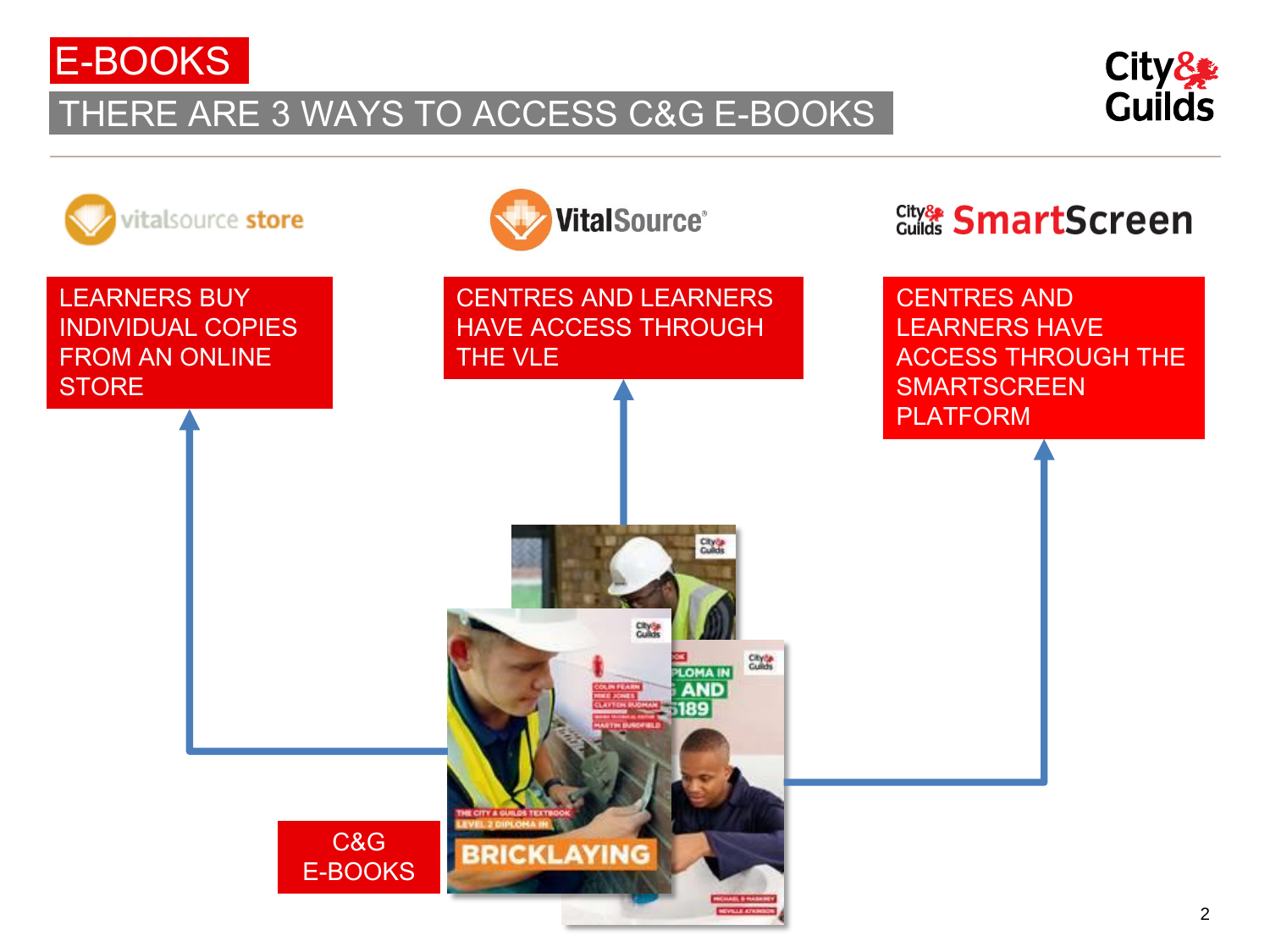



#### CENTRES/TUTORS

- 20% VAT on e-books can be claimed back by centres helps maximize budgets
- Analytics allow tutors and administrators to track learner usage helps in tackling engagement issues
- If using the VitalSource platform, tutors can synch notes and highlighted areas<br>with all learners' e-books in the group easy to make sure all learners get the with all learners' e-books in the group – easy to make sure all learners get the real likely required direction.

## LEARNERS

- Learners can access the content they need anytime, and in any place on up to Four Devices without an internet connection – great for those who are work-<br>based
- Highlight text and make notes.<br>• Hise the search function to quide
- Use the search function to quickly find relevant information to make the best use of study time
- Access via VLE requires no additional username and password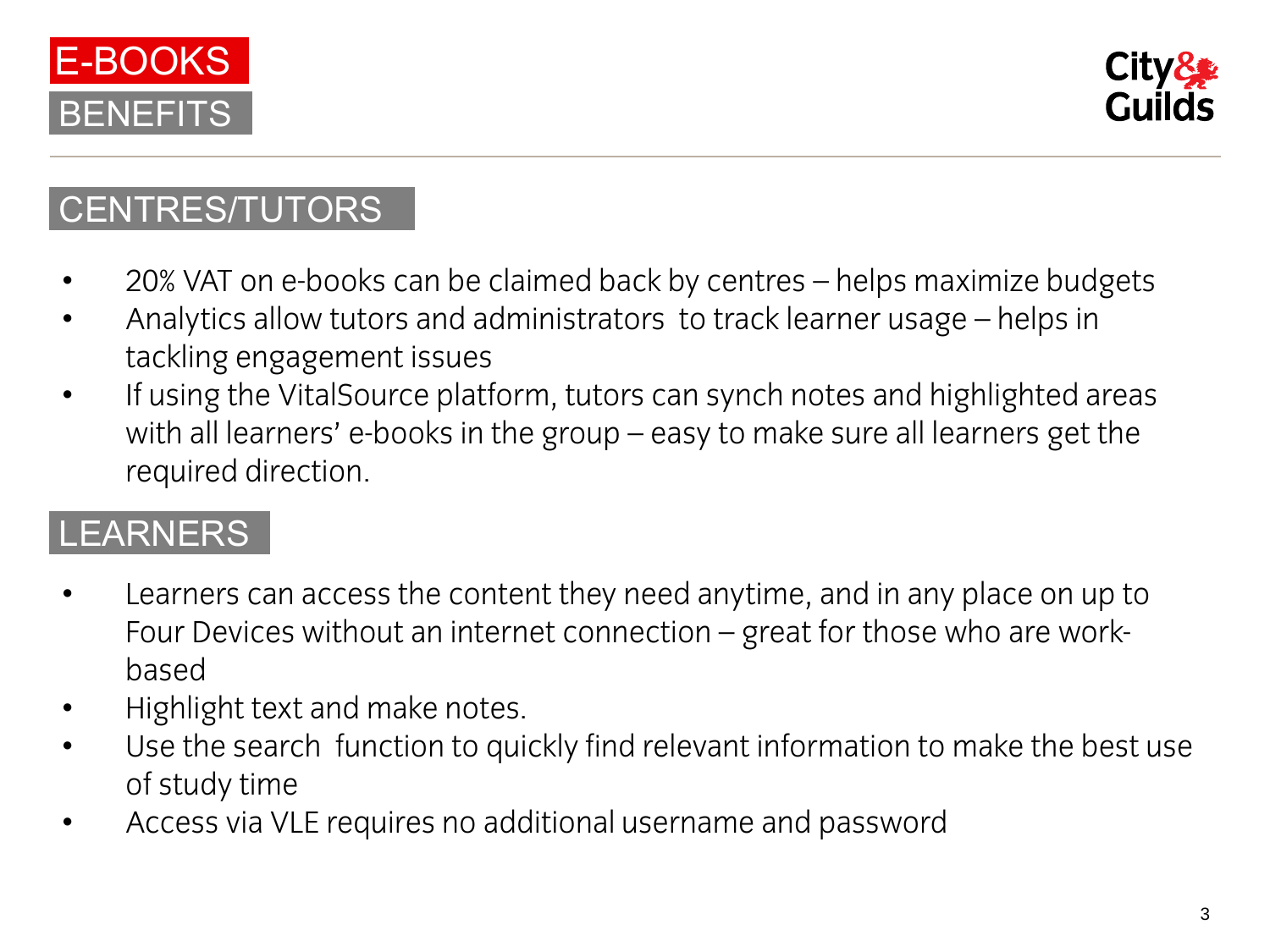



- Through VitalSource integration, learners can access the books directly by logging into their college VLE – using their normal username and password.
- Titles are ava[ilable through the VitalSource](https://support.vitalsource.com/hc/en-us/requests/new?ticket_form_id=99948) platfor[m.](https://support.vitalsource.com/hc/en-us/requests/new?ticket_form_id=99948) Call 0808 234<br>- 0361or go to <u>https://support.vitalsource.com/hc/en-</u> [0361or go to https://support.vitalsource](https://support.vitalsource.com/hc/en-us/requests/new?ticket_form_id=99948).com/hc/enusike t<sub>i</sub>eke formalisme in ticket formalisme details.
- City & Guilds plumbing and electrotech titles are now available.
- Licence lasts for 3 years.
- Payment via Invoice sent from City&Guilds to colleges/centres for the agreed price per learner - e.g. 25 learners x  $£19.99 = £499.75$

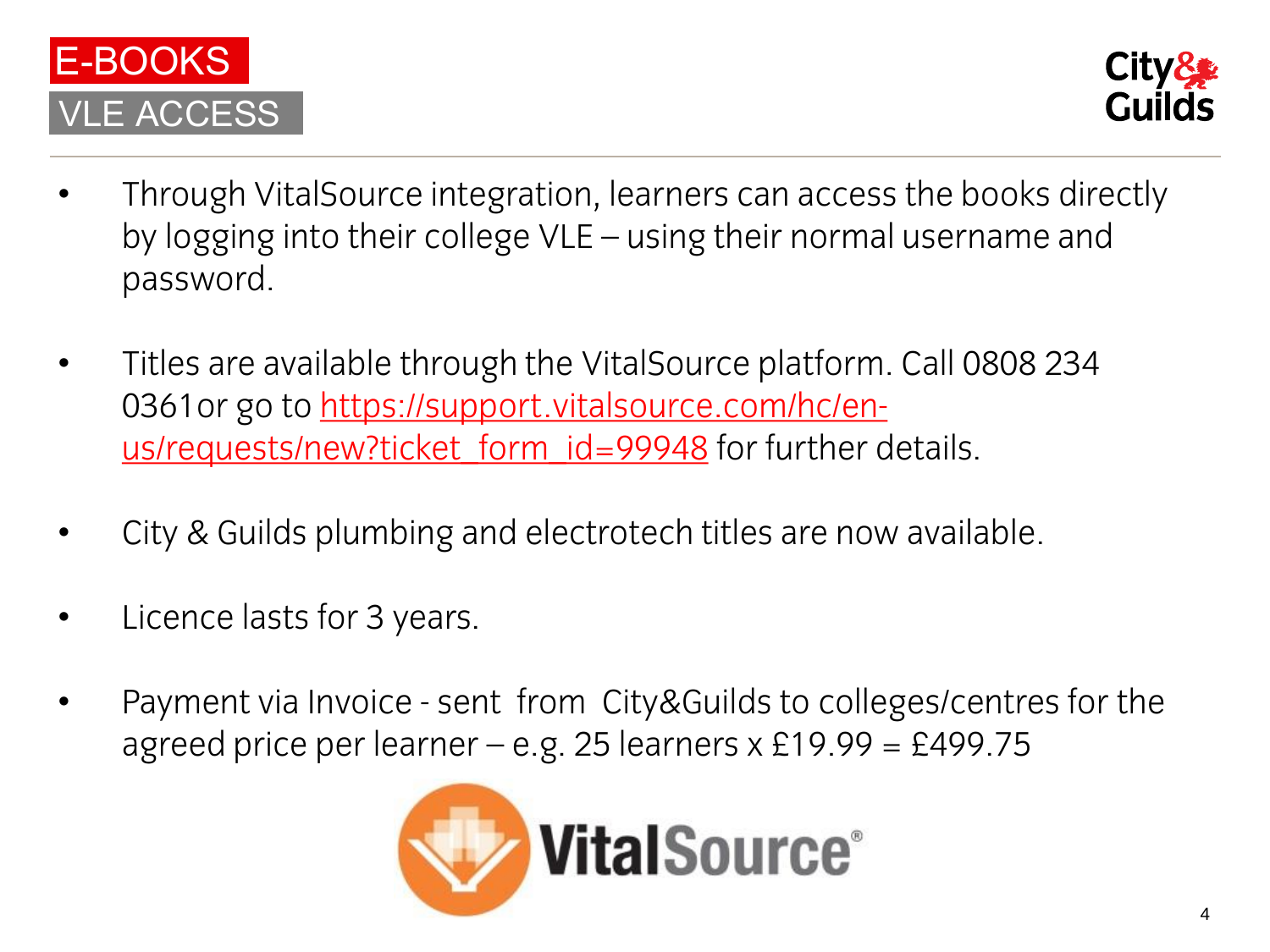



- Learners will be able to access textbooks directly by logging into their City & Guilds SmartScreen account
- Plumbing and Electrotech textbooks will be made available on SmartScreen between **August and October 14**
- Licence lasts for 3 years
- Payment via Invoice sent from C&G to colleges/centres for the agreed price per learner – e.g. 25 learners  $x \, \text{E}$ 19.99 = £499.75

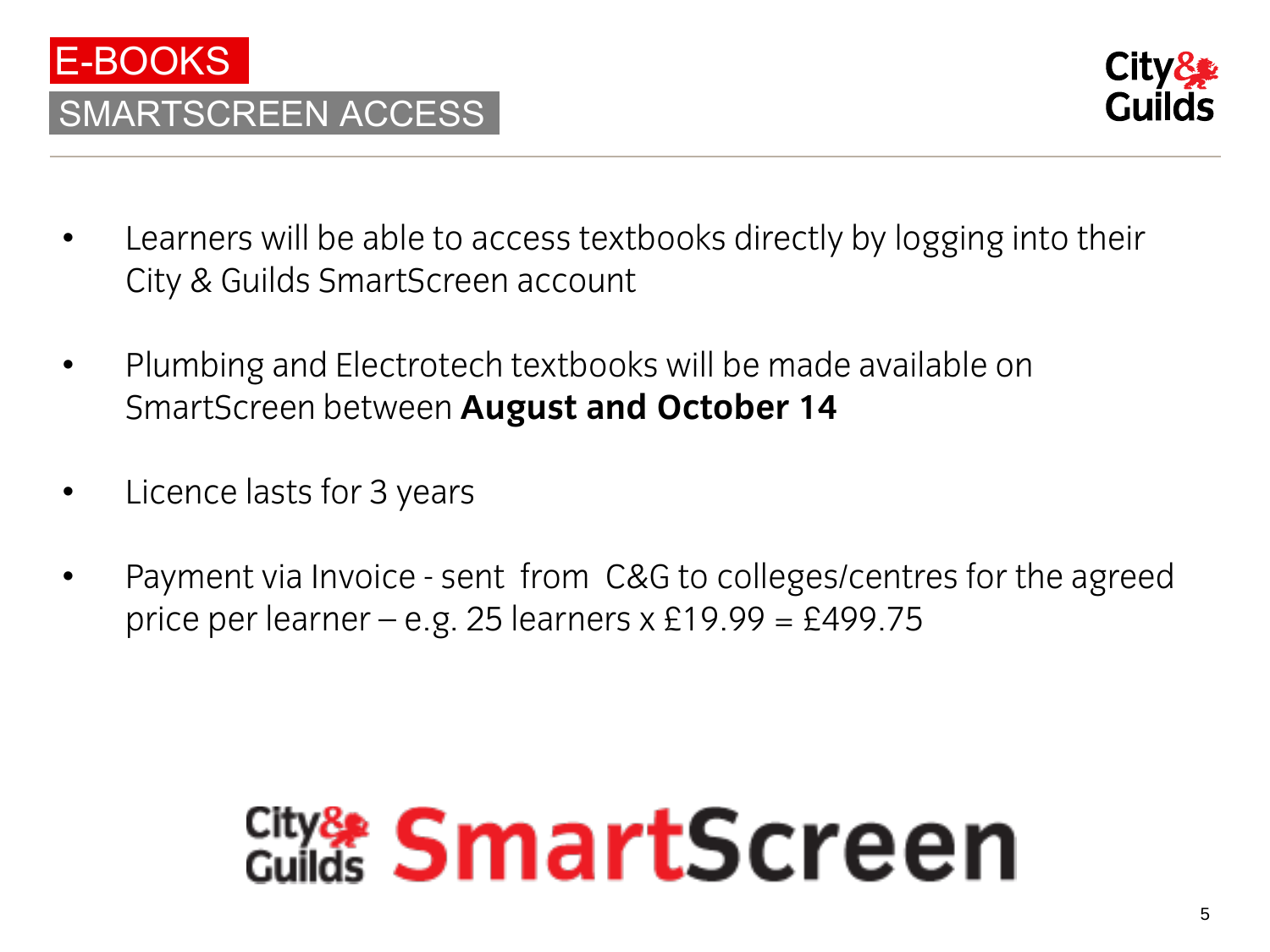



- Learners can purchase the textbooks they need directly from the VitalSource online bookstore VitalSource online bookstore
- Licence lasts for 3 years
- Payment can be made using a debit card (or credit card for over 18s)

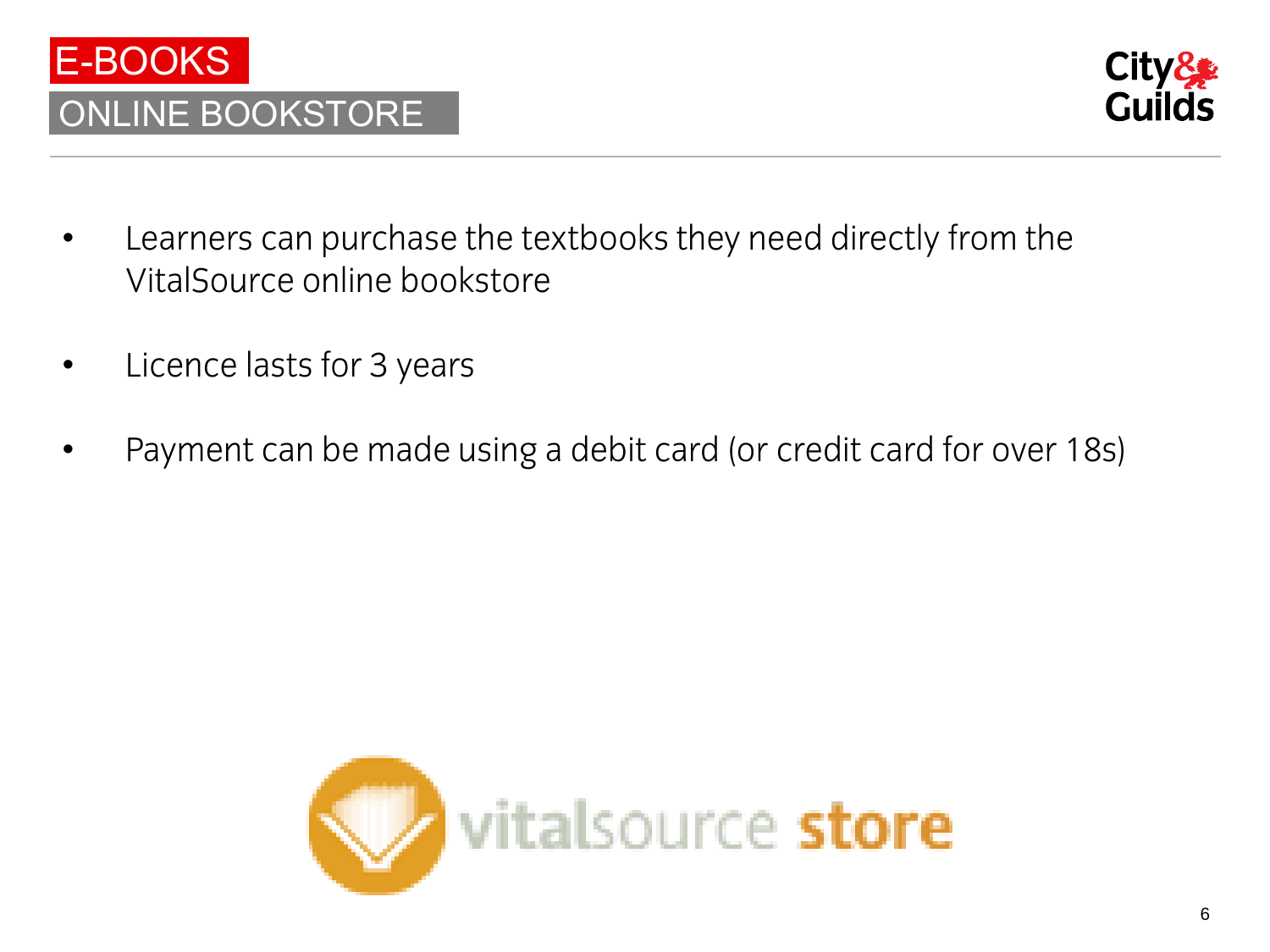



| <b>Printed Textbook</b> | E-Book | VAT    | <b>Total E-Book</b> |
|-------------------------|--------|--------|---------------------|
| £29.99                  | £24.99 | $+20%$ | £29.99              |
| £26.99                  | £22.49 |        | £26.99              |
| £24.99                  | £20.82 |        | £24.99              |
| £23.99                  | £19.99 |        | £23.99              |
| £21.99                  | £18.33 |        | £21.99              |
| £19.99                  | £16.66 |        | £19.99              |
|                         |        |        |                     |

- Standard access time is 3 years from activation date
- 30 licence purchase to trigger the FREE integration service with VLE by VitalSource (£750 if less than 30 licenses purchased)
- 20% VAT can be claimed back by centres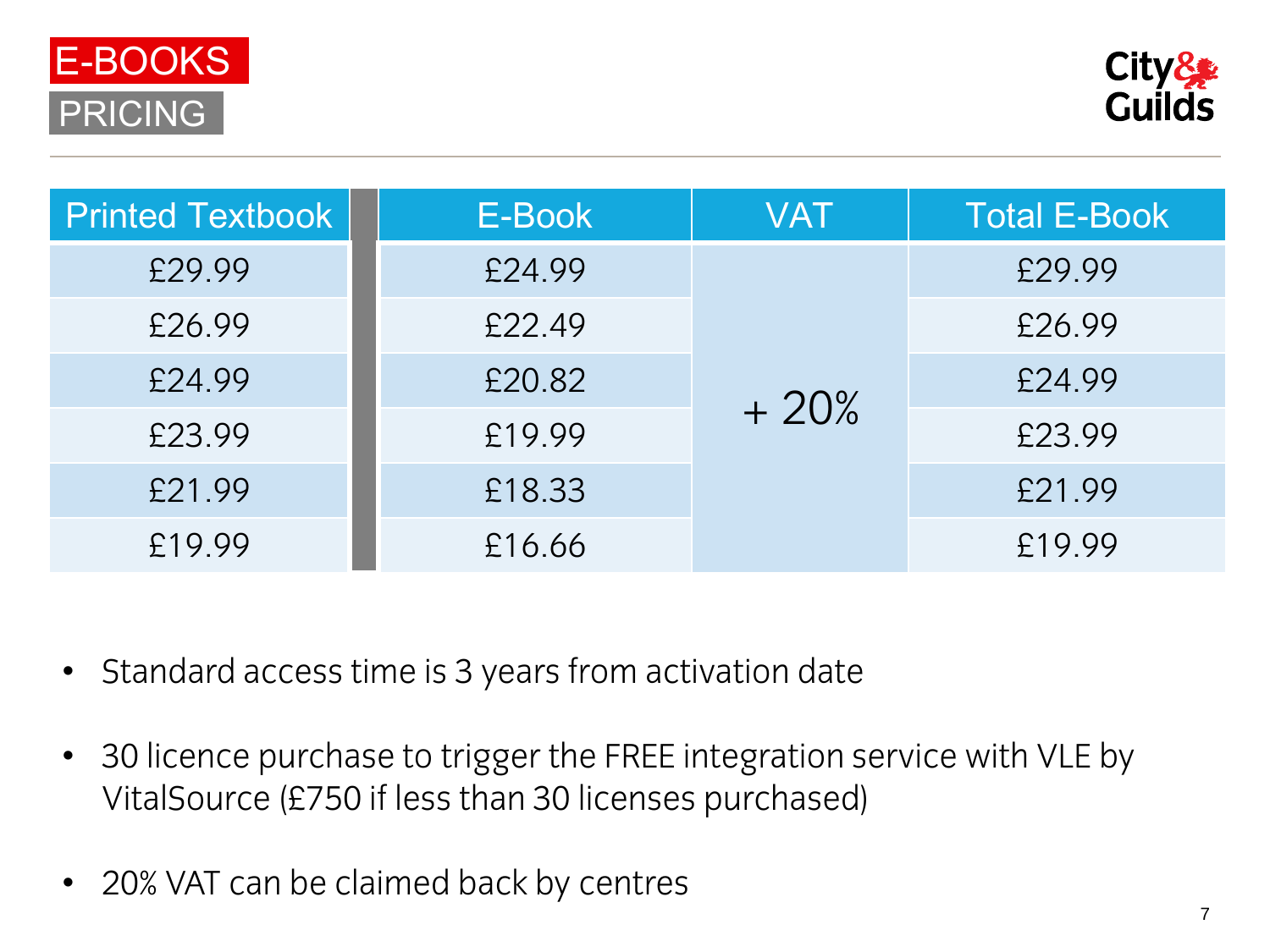

#### TECHNICAL INFORMATION



- Centres must be running Moodle version 2.0 or Blackboard 8.0 in order to integrate with VLE (via VitalSource)
- VLE integration can be completed in 10 days from date of order confirmation
- Downloads from VLE or Bookstore work on:
	- iOS Android Kindle Fire Windows Devices
- Downloadable versions not available if accessed through the SmartScreen platform – but can be accessed on devices with an internet connection.
- Centres can request usage tracking reports directly from VitalSource as needed
- Usage reports show how many:
	- times a learner has accessed a book
	- notes a learner has made in a book
	- highlights a learner has made in a book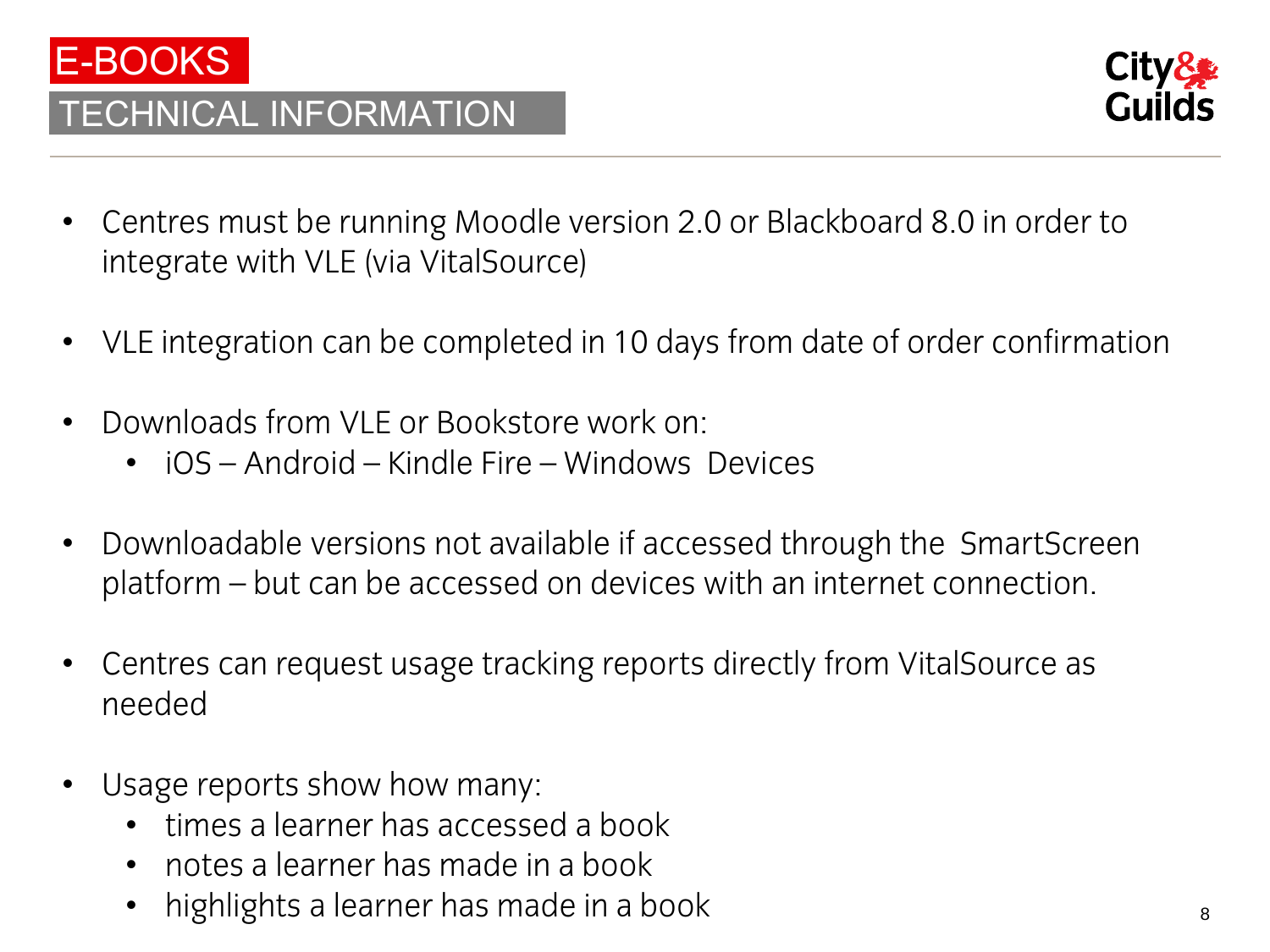



#### VITALSOURCE - VLE & ONLINE BOOSTORE ACCESS

- Live chat and phone support 24 hours a day, 7 days a week, 365 days a year
- Email normally respond within a few hours no longer than 24hrs for a response
- Phone Num[ber](https://support.vitalsource.com/hc/en-us/requests/new?ticket_form_id=99948)  0[808 234 0361](https://support.vitalsource.com/hc/en-us/requests/new?ticket_form_id=99948)<br>• Email form https://support.vital
- Email form <u>https://support.vitalsource.com/hc/en[-us/requests/new?ticket\\_form\\_id=99948](https://support.vitalsource.com/hc/en-us/requests/new?ticket_form_id=99948)</u><br>• Live Chat accessed by clicking on the 'Need Heln? Chat with us' tab that annears at the
- Live Chat accessed by clicking on the 'Need Help? Chat with us' tab that appears at the bottom of the email form above bottom of the email form above
- Administrators can contact their VitalSource account manager if non-user facing issues arise<br>- 24hr turnaround – 24hr turnaround
- VitalSource can also provide Tier 1 training to the centre allowing staff to assist learners with general account problems in

#### SMARTSCREEN ACCESS

- Phone Number [0845 543 0000 \(O](mailto:centresupport@cityandguilds.com)ption 5, Option 2)
- centresupport@cityandguilds.com
- Customers can contact their Business Manager